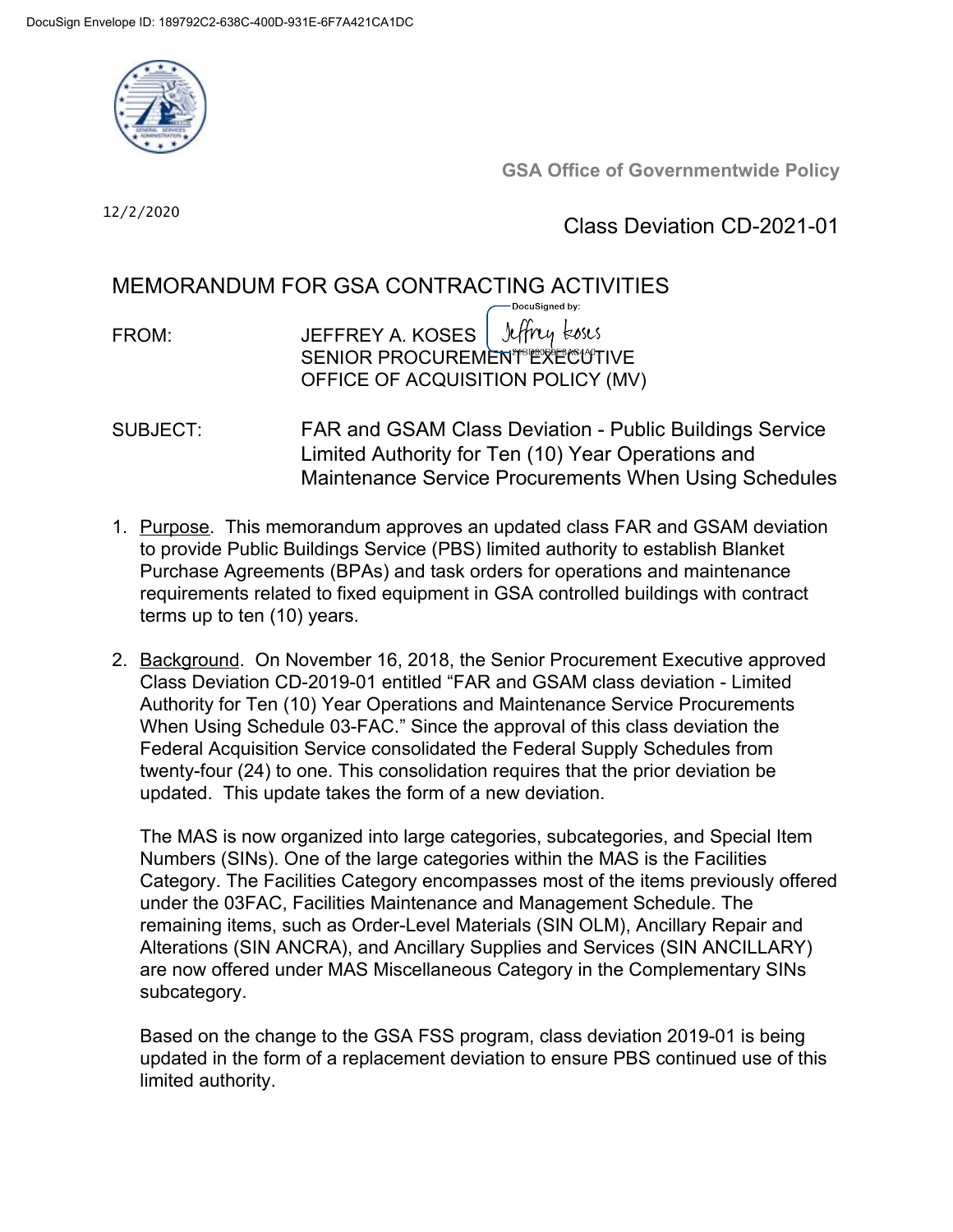Early results are very positive. By transitioning to orders under the FSS program, PBS is obtaining strong competition and saving money. Therefore, the duration of this limited authority is extended through November 30, 2025.

- 3. Applicability. This class deviation applies to PBS
	- i. Single-award BPAs for operations and maintenance requirements related to fixed equipment (*e.g.,* heating, cooling, ventilation, electrical, elevator, escalator and fire safety systems, components and devices) in GSA controlled buildings that—
		- (1) Are established against the MAS Facilities Category.
		- (2) Utilize MAS Miscellaneous Complementary SINs subcategory, in conjunction with or in support of, these single-award BPAs.
	- ii. Task orders issued against the single-award BPAs described in paragraph (i) of this section.
- 4. Limitations. The following limitations apply:
	- i. Single-award BPAs and task orders issued against these single-award BPAs shall not exceed 10 years, including all option periods (*e.g.,* a single-award BPA with a one year base period and nine one-year option periods).
	- ii. The period of performance of a single-award BPA may not extend beyond the period of performance of the Schedule contract against which it is established. Contracting officers shall ensure that appropriate language is included in requests for quotes for this limitation (*e.g.,* continuous Schedule contracts; see guidance in FAS Policy and Procedure [\(PAP\) 2016-04](https://hallways.cap.gsa.gov/app/#/gateway/fas-acquisition-policy-library/18086/pap-2016-04-guidelines-for-the-award-of-overlapping-fss-contracts-continuous-contracts), *Guidelines for the Award of Continuous Multiple Award Schedule (MAS) Contracts*, the [MAS Desk](https://hallways.cap.gsa.gov/app/#/doclib?document=34947) [Reference](https://hallways.cap.gsa.gov/app/#/doclib?document=34947) and the [Vendor Support Center Contractor Continuity Webpage](https://vsc.gsa.gov/administration/streamlined.cfm)).
- 5. Authority. This class deviation is issued under the authority of FAR 1.404 and GSAM 501.404. This class deviation is issued following consultation with the Chair of the Civilian Agency Acquisition Council (CAAC) in accordance with FAR 1.404(a) and GSAM 501.404(a).
- 6. Effective Date/ Expiration Date. This class deviation is effective upon signature and remains in effect until November 30, 2025.
- 7. Cancelation. Class deviation CD-2019-01 is canceled as a result of this memorandum.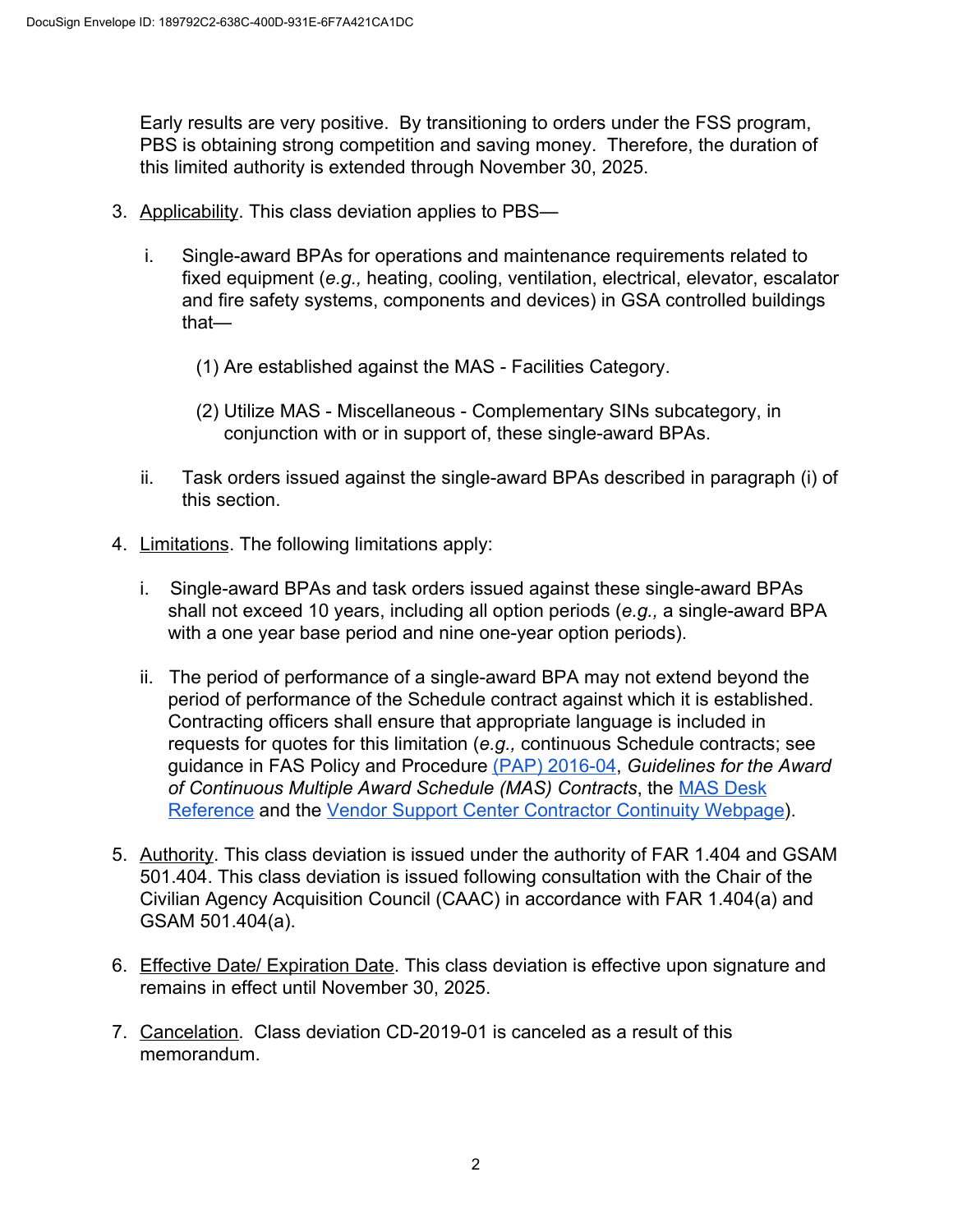8. Point of Contact. Questions regarding this class deviation may be directed to [GSARPolicy@gsa.gov](mailto:GSARPolicy@gsa.gov).

Attachments. Attachment A - Deviation Line-In/Line-Out Text Attachment B - PBS Business Case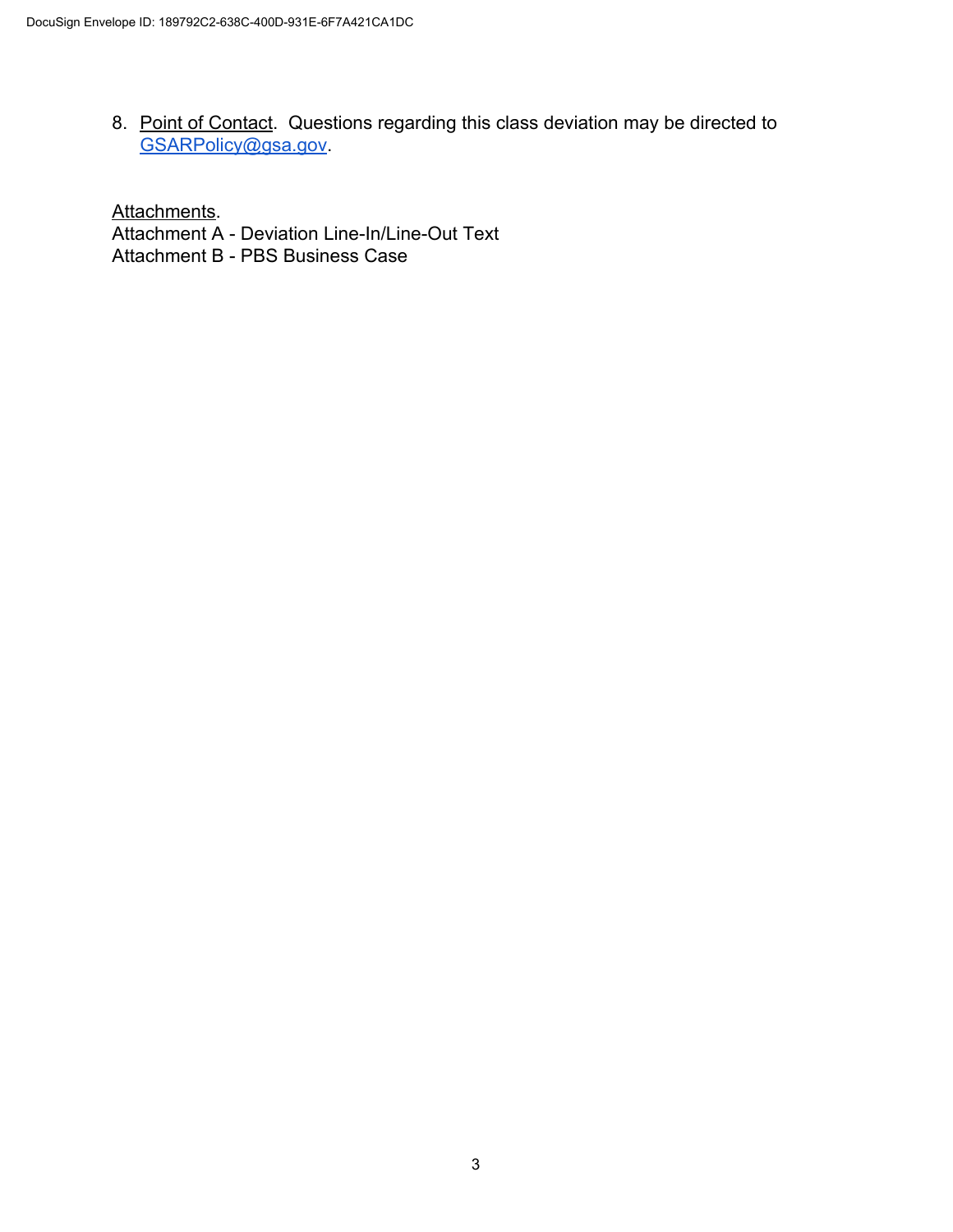## **Class Deviation CD-2021-01 Attachment A Deviation Line-In/Line-Out Text**

See below for applicable baseline

• Additions to baseline made by proposed rule are indicated by **[bold text in brackets]**

• Deletions to baseline made by proposed rule are indicated by strikethroughs

• Five asterisks (\* \* \* \* \*) indicate that there are no revisions between the preceding part and/or subpart, and following section

• Three asterisks (\* \* \*) indicate that there are no revisions between the material shown within a section or subsection

## **FAR Baseline: FAC 2021-02 effective 11/23/2020**

Part 8—Required Sources of Supplies and Services

\* \* \* \* \*

Subpart 8.4—Federal Supply Schedules

\* \* \* \* \*

8.405 Ordering procedures for Federal Supply Schedules.

\* \* \*

8.405-3 Blanket purchase agreements (BPAs).

\* \* \*

(d) *Duration of BPAs*. (1) Multiple-award BPAs generally should not exceed five years in length, but may do so to meet program requirements.

(2) **[Except for BPAs under General Services Administration Acquisition Manual (GSAM) 508.405-3, a]**A single-award BPA shall not exceed one year. It may have up to four one-year options. See paragraph (e) of this section for requirements associated with option exercise.

(3) Contractors may be awarded BPAs that extend beyond the current term of their GSA Schedule contract, so long as there are option periods in their GSA Schedule contract that, if exercised, will cover the BPA's period of performance.

\* \* \*

\* \* \* \* \*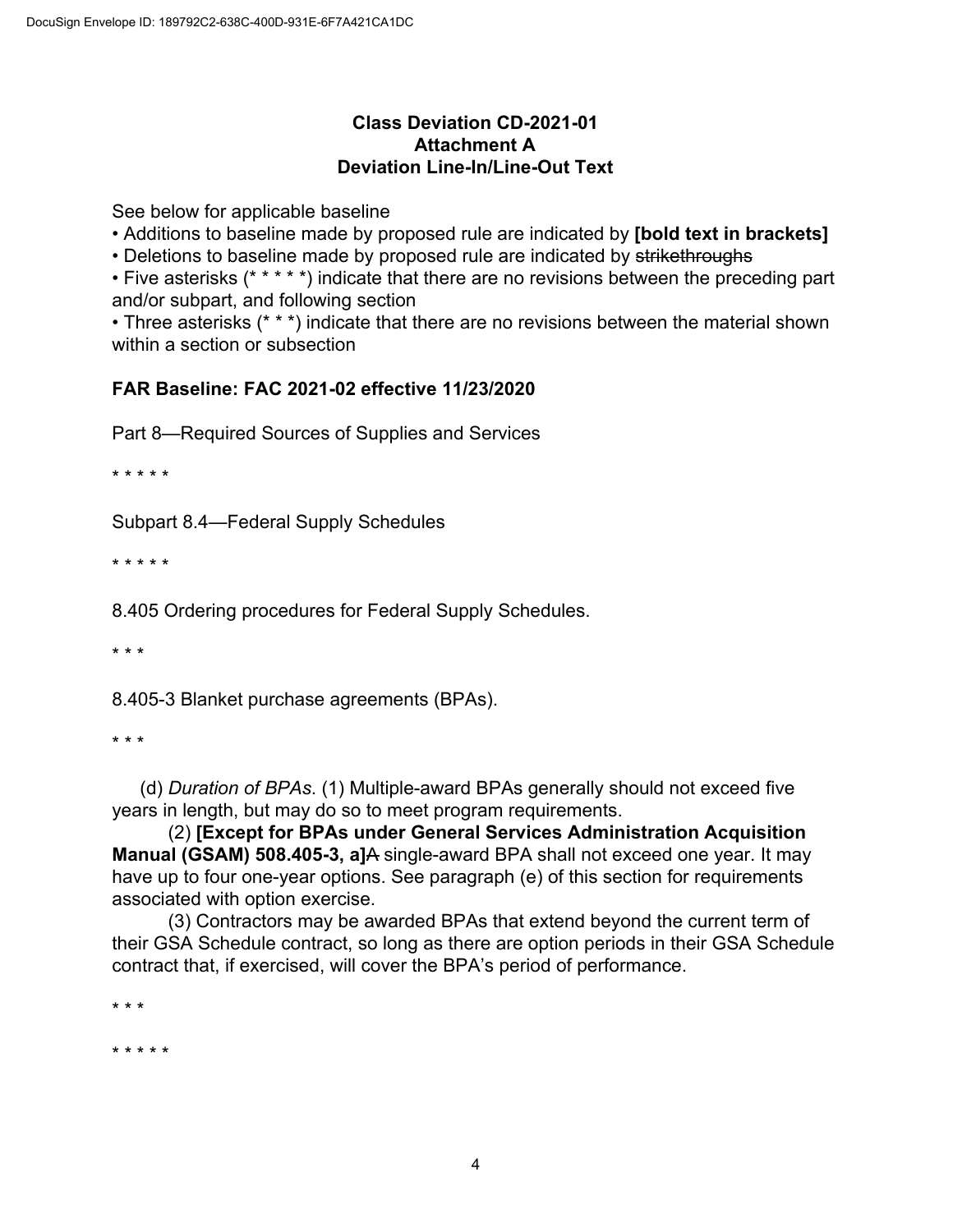## **GSAM Baseline: Change 118 effective 11/04/2020**

Part 508—Required Sources of Supplies And Services

Subpart 508.4—Federal Supply Schedules

\* \* \* \* \*

**[508.405 Ordering procedures for Federal Supply Schedules.**

**508.405-3 Blanket purchase agreements (BPAs)**

**(a)** *Duration of single-award BPAs***. Public Buildings Service (PBS) single-award BPAs established against the Multiple Award Schedule (MAS) - Facilities Category for operations and maintenance requirements related to fixed equipment (e.g., heating, cooling, ventilation, electrical, elevator, escalator and fire safety systems, components and devices) in GSA controlled buildings shall not exceed 10 years, including all option periods.**

**(1) The limitation in paragraph (a) of this subsection applies to PBS single-award MAS BPAs for operations and maintenance requirements related to fixed equipment in GSA controlled buildings that utilize the MAS - Miscellaneous - Complementary SINs subcategory, in conjunction with, or in support of, the single-award BPAs authorized in paragraph (a) of this subsection.]**

\* \* \*

\* \* \* \* \*

Part 517— Special Contracting Methods

\* \* \* \* \*

Subpart 517.2— Options

\* \* \*

517.204 Contracts.

(a) Telecommunication contracts may not exceed 10 years per GSA Order ADM P 5450.39D, GSA Delegations of Authority Manual.

(b) Public utility contracts are limited to 10 years (40 U.S.C. 501(b)(1)(B).

**[(c) Task orders under Public Buildings Service (PBS) single-award Blanket Purchase Agreements (BPA) established against the Multiple Award Schedule (MAS) - Facilities Category for operations and maintenance requirements related to fixed equipment (e.g., heating, cooling, ventilation, electrical, elevator, escalator and fire safety systems, components and devices) in GSA controlled buildings shall not exceed 10 years, including all option periods.**

**(1) The limitation in paragraph (c) of this section also applies to single-award BPA task orders for operations and maintenance requirements**

5